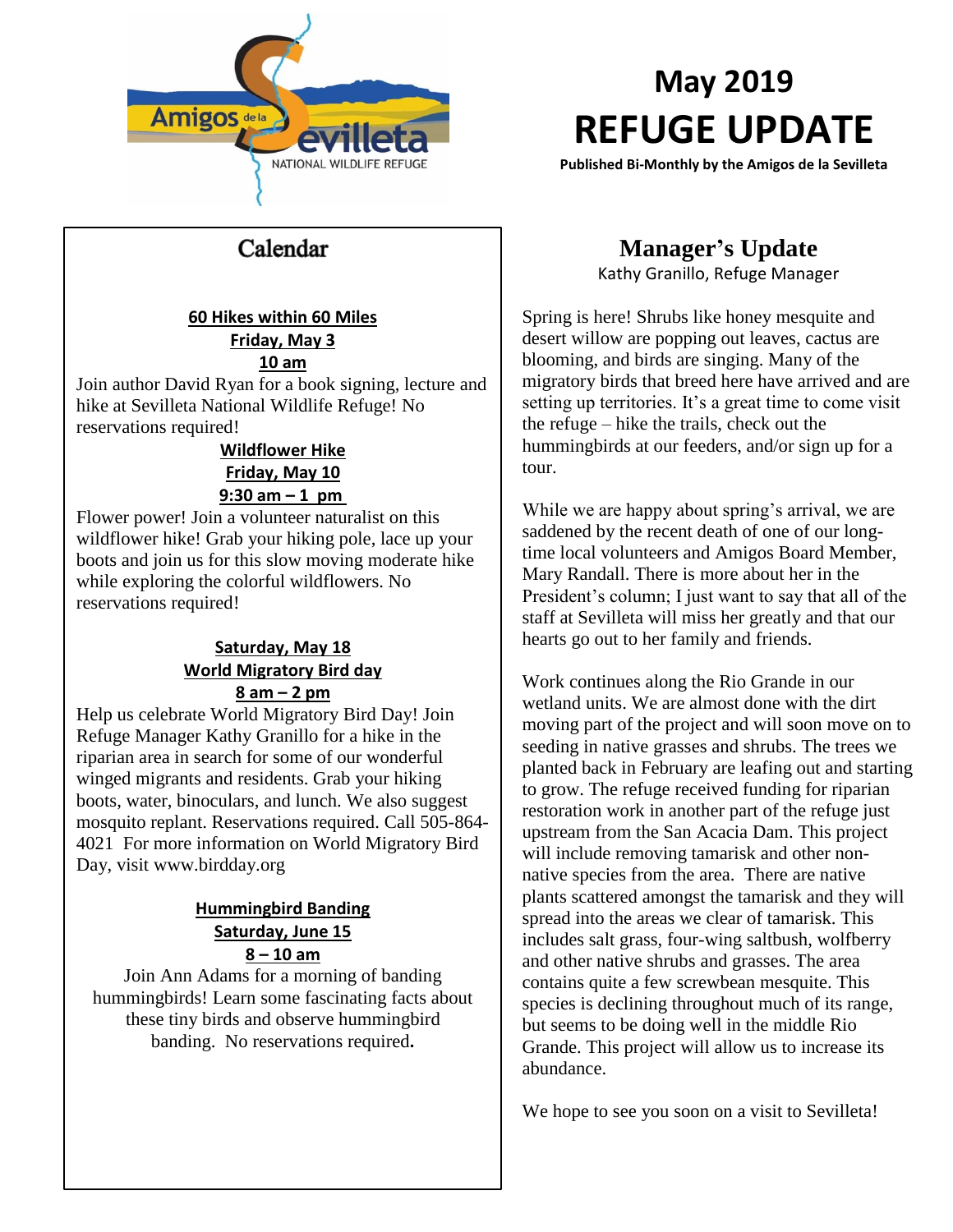### **Amigos Board News**

Ann Adams, Board President

### Friends!!

Happy May! Lots of activities ahead this time of year, sponsored by the refuge or by the Amigos or both. Check them out at the Sevilleta NWS site [\(https://www.fws.gov/refuge/sevilleta/\)](https://www.fws.gov/refuge/sevilleta/) or the Amigos' website [\(https://www.amigosdelasevilleta.org/calendar\)](https://www.amigosdelasevilleta.org/calendar) or Facebook page [\(https://www.facebook.com/amigossevilleta/](https://www.facebook.com/amigossevilleta/) ).

All these information options bring to mind the importance of keeping in touch, staying informed and working and playing together. One of the best things about the Amigos is our tight relationship with the Sevilleta Refuge staff. Our partnership helps us stay up to date on refuge plans and needs so that we can provide volunteers and resources to do work but also take advantage of the opportunities to explore and grow as we learn more about this special place.

On Saturday, April 27th, Amigos members participated in a tour of the West mesa area at the far southwestern boundary of the refuge. This is a place we rarely get to see. Kathy Granillo, the Refuge Manager, led the tour, driving the lead vehicle and calling out points of interest. (Check out our Facebook page for details and photos). We stopped numerous times for close up experience of a very early descanso, a beautiful, but tiny rivulet that's carved out a "water slide" from the rock, and a walk across a high, rough mesa that will someday soon become inaccessible due to erosion of the soft chalky rock (old volcanic ash) that forms it. We get to see these infrequently visited places because the staff has found them in the course of their work maintaining the refuge. Sometimes we, Amigos, even discover things that are new to the refuge staff…such as cactus that normally don't live on Sevilleta, which we found on this tour. Always an opportunity for something new. Aren't you glad to be a member of the Amigos?

Encourage your family and friends to join and be sure to register for upcoming events!! Or if you are interested in volunteering, we are looking for new Board members, specifically someone with a financial background, to join in guiding the organization.

On a related topic, we Amigos have just lost a good friend and Board member. Mary Randall passed away this past Friday. She had been on our Board for some time and contributed with humor, energy and clear insight when we would get tangled up in a discussion. Mary brought wit and feistiness to all our events. She will be sorely missed. For further information:<https://noblinfuneralservice.com/book-of-memories/3820287/Randall-Mary/index.php>

### **NEEDED - ENTHUSIASTIC BOARD MEMBER**

Amigos is looking for someone committed to Sevilleta to help guide the Amigos organization. Time commitment is one meeting a month at the Refuge, plus committee work. Reply to: [members@amigosdelasevilleta.org](mailto:members@amigosdelasevilleta.org)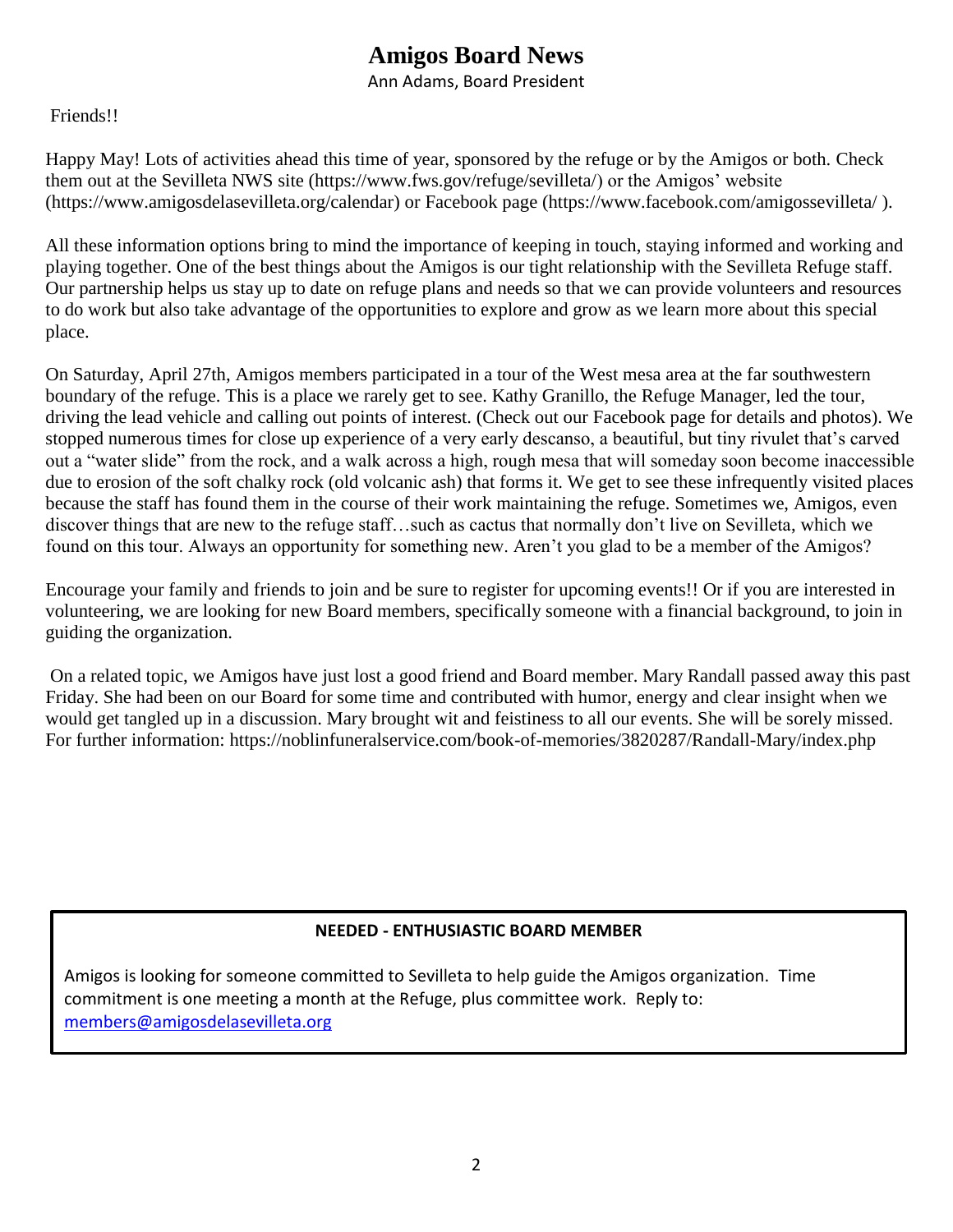## **Capital Campaign Update**

In 2018 Sevilleta completed work on the addition of a new hiking trail. The Ladrones Vista Trail is a 1.9 mile trail that connects with the Mesa View and Nature Loop Trails. We now have four excellent trails for our visitors to enjoy.

At this time only one trail has an interpretive sign. An interpretive sign provides information to enhance a user's experience on the Refuge. It may talk about the variety of wildlife that can be seen while on the trail or give a historical perspective of the area. It is a message that is available to many visitors at one time.

In July of 2018 the Amigos launched a Capital Campaign to raise money for new trail head signs. We need 3 new signs and need to update the one that we already have. These signs must meet standards for durability in our desert conditions and are therefore expensive, usually costing between two and three thousand dollars each.

The word was sent out to our members via email and listed on our website. The response was fantastic! Then one member of our group offered to match any donation up to \$1250.00. Thanks to the generosity of our members our matching goal was met! We have collected \$3181.00 so far which will cover the cost of the first sign and have about 25% of the funds needed for the next one.

Grateful thanks go to the following members who were willing to improve our wonderful refuge.

- Ann Adams
- Mary Arndt
- Rich Besser
- Renee F. Brown
- Robert Combs
- Virginia Crossett
- David Dixon
- Frances Dupont
- Gilbert Garcia
- Kathryn Karnowsky
- William Koch
- Penny & Jim Lommen
- Gary Loos
- MaryAnn Mathews
- Paula Metzner
- Carol Myers
- Carol Pittman
- Sandra Quereshi
- Susan Richards & Rex Myers
- Larry Rogers
- Barbara Rosensimon
- Eric Sjoblom
- Some Serious Business

If you would like to make a contribution you can donate by phone, mail or online at our website. And remember, the Amigos are a  $501(c)$  3 organization so donations are tax deductible.